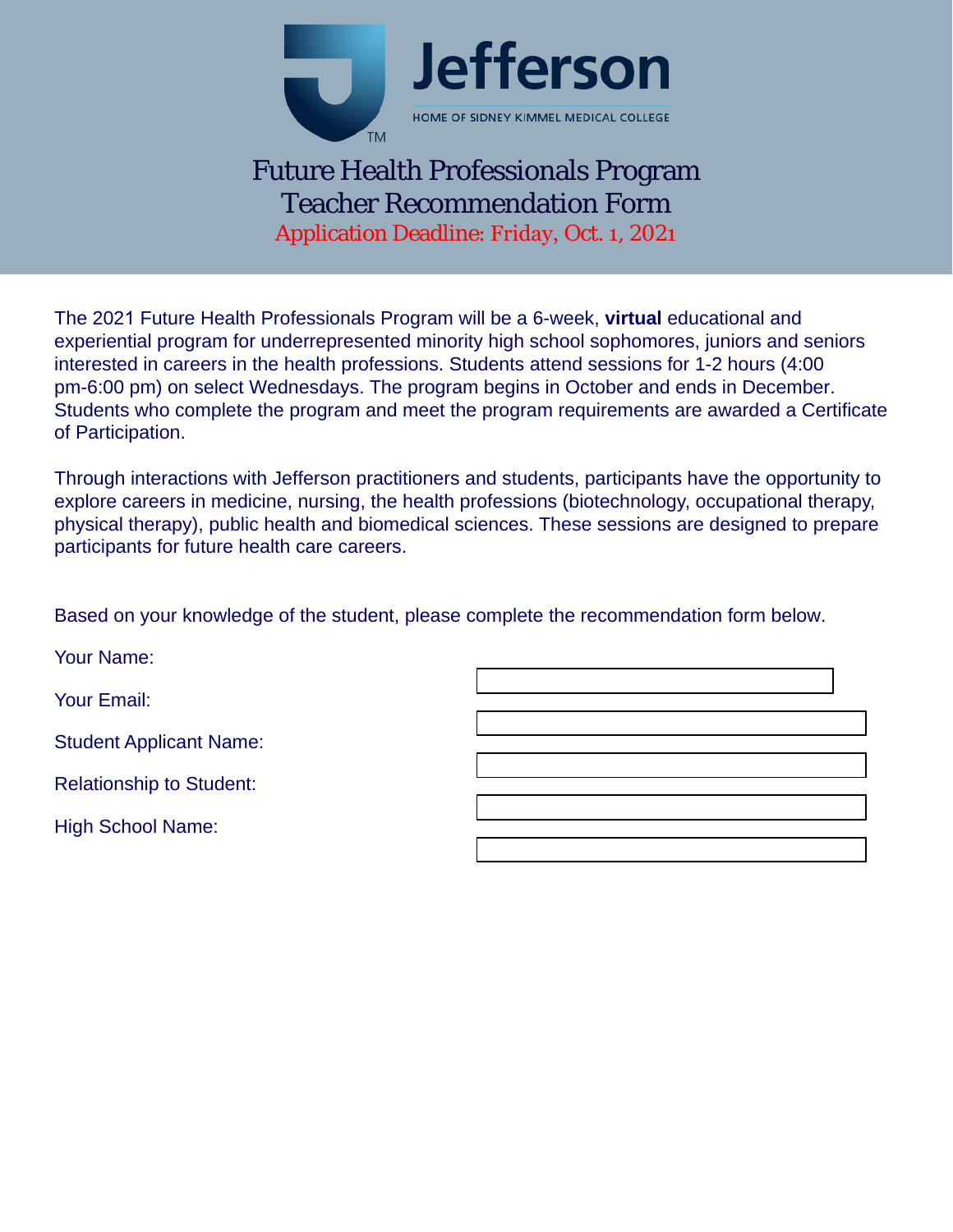Overall impression of the student candidate: (Please select one)

O Highly Recommend

- O Recommend
- O Recommend with reservation
- O Do not recommend

From your observations and interactions with this student, please select the grade that best describes them:

|                                                                                     | Low | Average | <b>High</b> | <b>Very High</b> |
|-------------------------------------------------------------------------------------|-----|---------|-------------|------------------|
| <b>Demonstrated interest</b><br>in the health<br>professions                        |     |         |             |                  |
| Level of academic<br>ability                                                        |     |         |             |                  |
| Capability to<br>participate in virtual<br>learning                                 |     |         |             |                  |
| Demonstration of<br>appropriate classroom<br>behavior                               |     |         |             |                  |
| Likelihood of<br>benefitting<br>academically and<br>personally from this<br>program |     |         |             |                  |

Please use this space to comment on any of the above ratings: